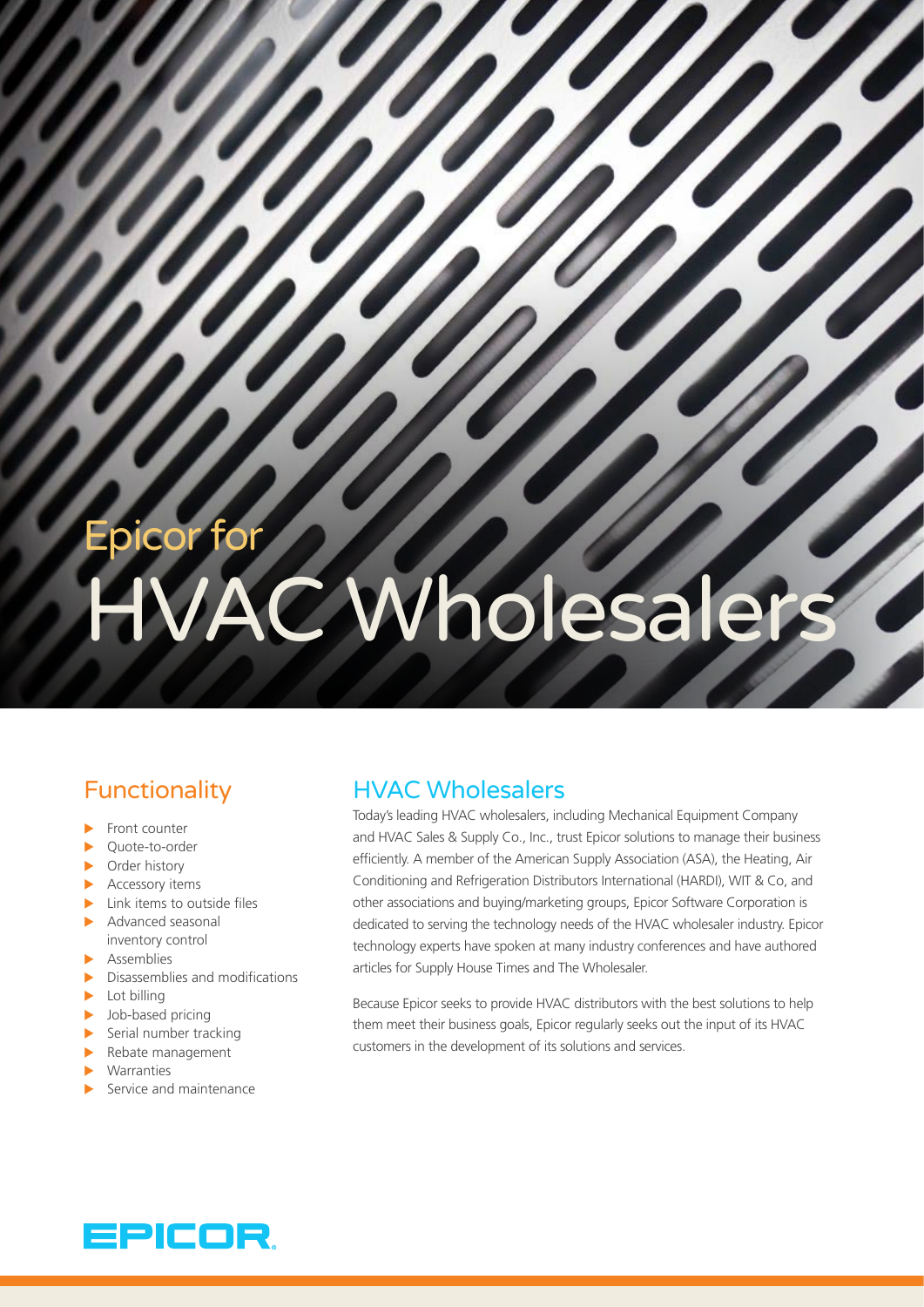

#### In Your Industry

As an HVAC wholesaler, you face new challenges every hour of the workday. Before dawn, contractors rush your front counter for compressors and electric thermostats for their day's jobs. By mid afternoon, your warehouse staff might prepare the day's eighth shipment of duct, fittings, and boots for a new housing project. At 4:30 p.m., you might need to help a contractor who suddenly has spec changes and needs new pricing.

### A Comprehensive Solution

You need an enterprise software solution that helps you meet the industry-specific challenges you face on a daily—and hourly—basis. Epicor provides that solution with the front counter capabilities to handle the customers that come in before dawn, the pricing features essential for different customers' billing needs, and the scalability to store tens of thousands of different part numbers and item details.

Epicor enterprise software solutions will help you increase sales, improve customer service, and reduce operating costs, all while better managing your daily processes and streamlining operations. Packed with functionality designed to address the requirements of your distinctive business needs, core features include order and inventory management, purchasing, pricing, financial management, customer relationship management, business reporting and analysis, e-business, and warehouse management.

Additionally, as an HVAC wholesaler, the features you benefit from include the ability to link go-together items so that your service reps always know which compressor to offer with an air conditioning unit. Epicor offers the ability to assemble anything from heat pumps to humidifiers, while tracking usage and building sales history on both the component and finished product levels.

You can even use your Epicor solution to manage your customers' inventory, a value-added offering that is growing increasingly common—and expected—in the industry.

As an HVAC wholesaler, you need a technology provider who understands your needs. You must also choose a business partner with wide-ranging industry expertise, and a vision to help guide you into the future.

Epicor offers both. When you partner with Epicor, you can expect only the best in technology solutions and professional services, as well as the industry-specific functionality you need to drive your business. Epicor understands the HVAC industry and can help make your business better.

### Front Counter Capabilities

As an HVAC wholesaler, you probably experience a rush of customers at your front counter every morning, requesting everything from gas fittings to registers. Their only common demand is that they need your products now.

With your Epicor solution, you have the front counter capabilities necessary to handle that early morning rush quickly and efficiently. You can help any customer on the spot by accessing your entire inventory from the Order Entry screen, offering a price, placing the order, then accepting payment or recording the transaction for invoicing.

Also, you can apply any cash or credit card deposits against an order—avoiding the accounting nightmares of placing a customer's money in an envelope or keeping financial information on a list near the register.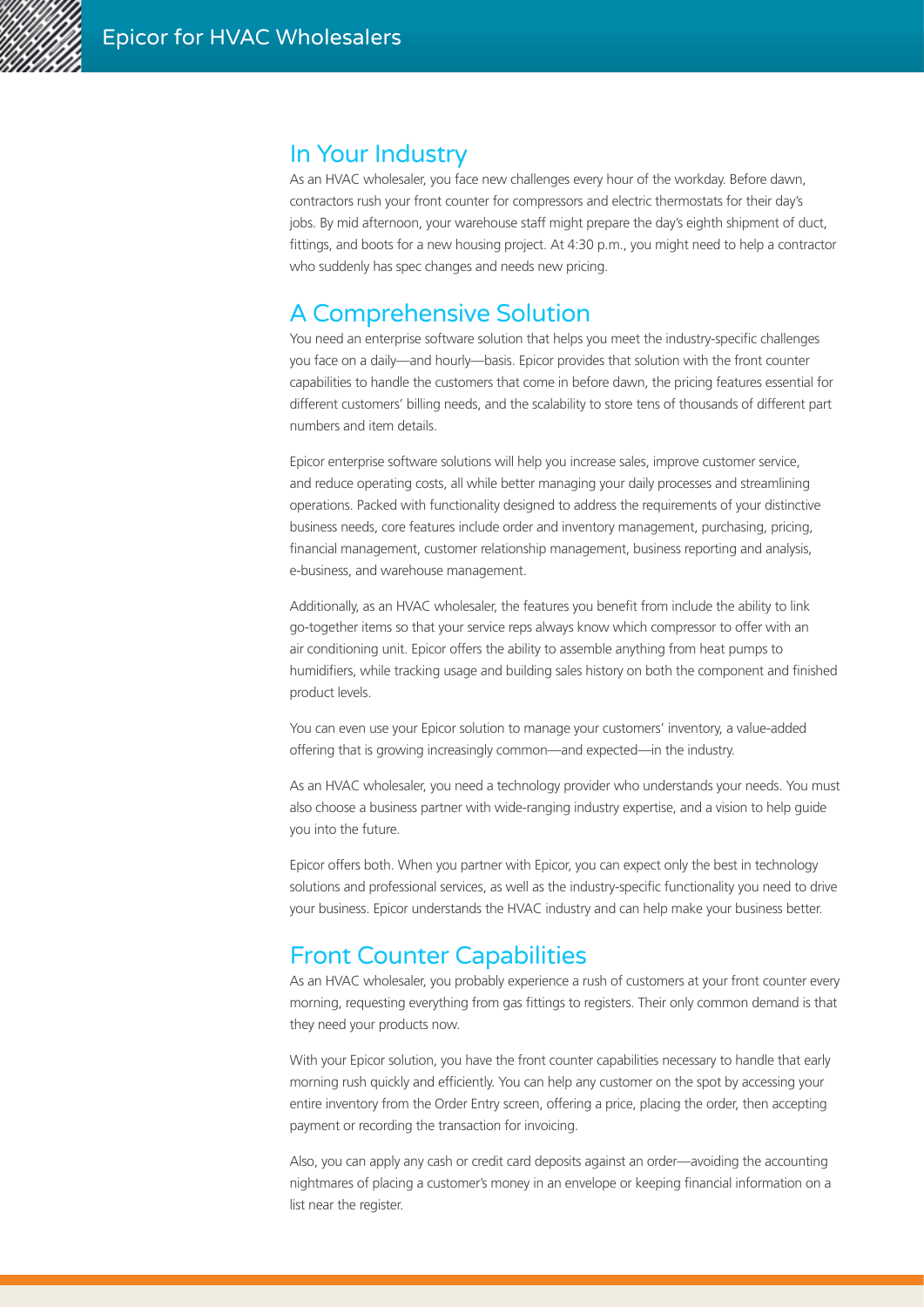

Additionally, many customers will call your front counter and request to pick up a piece for a job later in the day. In this case, your solution prints out a special "Will-Call" pick-ticket for the warehouse, ensuring that valuable time isn't wasted preparing an order for shipment.

# Can I Quote You?

In the HVAC industry, quoting prices for 50 line-item orders is a daily—if not hourly—practice. You can easily turn those quotes into orders, saving customer service representatives' valuable time and reducing errors.

You may even find that you have five contractors who are bidding for the same job—translating into five contractors requesting quotes for the same group of 200 line items. You can re-use and copy that quote from one customer to another. And, since suppliers often offer different customers different prices, the solution will automatically adjust pricing accordingly, ensuring you maintain excellent relationships with your best clients.

# What Goes Together Stays Together

If you sell pipe, do every one of your sales and service representatives know—or remember—to offer contractors the accompanying black or gas fittings?

Epicor solves this issue by automatically "suggesting" products that go with items on a customer's order, helping increase sales and improve customer satisfaction. Plus, it saves time, since service representatives do not have to flip through catalogs to find accessory items and know to offer your customers the choice of plastic or stainless steel fittings when they buy pipe.

# Link and Display The Information You Need

HVAC contractors often request expanded parts lists for air conditioning or heating units. For decades, many suppliers resorted to keeping this information in a file cabinet or buried under piles of paper.

Store and create links to images, spec sheets, installation instructions, and much more, ensuring that all the information you and your customers need is at your fingertips and available at a moment's notice.

#### Inventory Control

Excellent inventory control is vital to the health of your business, and tracking your inventory effectively is key to maintaining good customer service and manageable stock levels. Strong inventory management capabilities help you meet service levels without investing too many valuable dollars in stock.

Plus, it's the nature of the industry: certain items go in and out of style or are regularly replaced by newer, more innovative products. Track customer buying trends so you always know which thermostats are most popular. This helps ensure that you keep the right items on your shelves at the right time, and reduces the chance of today's investment becoming tomorrow's dead stock.

Epicor also understands that the HVAC business is very seasonal. Your customers buy air conditioners in the spring and summer and heating units in the fall and winter.

Epicor helps you to turn inventory before it goes out of season. For example, when the solution produces POs for September, it uses the previous year's historical data to create orders for seasonal items—instead of producing reports based on previous months' usages.

As a result, even though you may have sold 2,000 air conditioning units during the months of June, July, and August, the solution doesn't recommend that you order a similar quantity for September, October, and November, ensuring that 800 air conditioners are not sitting on your shelves in the middle of February.

### Get It Together: Assemblies

Light manufacturing functionality enables you to list items like fully assembled pumps in your solution, at one price with one item code, eliminating the need to re-enter a long list of line items each time you sell and assemble the items. This saves order-entry personnel time and prevents costly errors and mix-ups. Customer service representatives can also increase sales by up-selling assembled or manufactured products when customers request groups of items.

The same functionality also takes the guesswork out of determining how many items or kits you can assemble with what you have in stock. When your customer calls to request an item with more than one part, the solution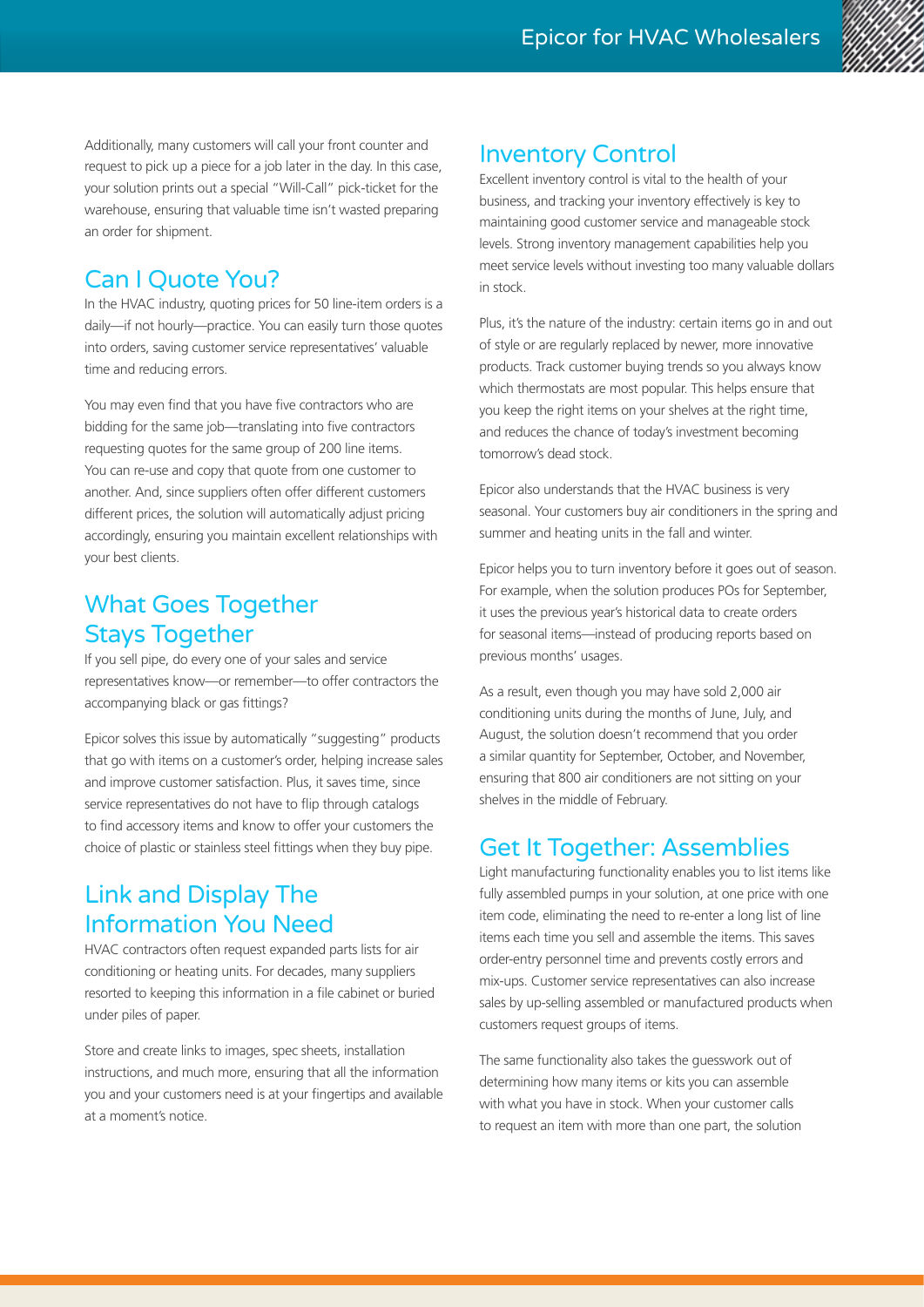

searches your database, finds all of the components necessary to manufacture a kit or assembly, and calculates the least common denominator of these pieces. In seconds, customer service representatives know exactly how many of a particular kit they can offer your customers—without taking a walk to the warehouse to manually find and count SKUs.

# Break It Down: Disassemblies and Modifications

Sometimes it's easier and more profitable to purchase completed assemblies or kits from a supplier and then modify them to meet customers' needs, or break them down into separate SKUs to stock and sell. With disassemblies capabilities, you can bring an assembly or kit into your warehouse, tear it down, and sell its individual components through return-tostock functionality, allowing you to sell an assembly without a certain component—or even exchange one component for another.

So, if your customer wants a standard pump with a custom fitting, you can exchange one fitting for another, and return the initial fitting to stock for sale to another customer. Efficiently track and organize inventory that might normally end up being discarded—saving you time and money—all while keeping your customers happy.

### Lot Billing

Contractors handling huge projects—like installing air conditioning units in an office building—often want to order all of the parts necessary for the job up front to ensure that everything they need is on hand when they need it.

But, they want to receive the material in stages and to pay for it as they receive it. Lot Billing capabilities enable you to first deliver and bill the contractor for rough-in materials, then invoice and deliver finished goods at a later date.

As a supplier, you benefit from Lot Billing capabilities, too. When contractors submit requests for quotes for large projects, you can give them one price on the entire lot, or individual lot prices for rough-in or finished goods. Quoting items in this

manner prevents customers from shopping around and pricing goods individually, increasing your sales volume and improving your profit margins.

# Job-Based Pricing

If your customer needs 20 compressors for a housing development, and you offer him special pricing for those units—and those units only—tracing that information manually can be time-consuming, labor-intensive, and confusing, negating any value you or the customer may have received from initial pricing negotiations.

Establish job-specific pricing schedules through your solution, automating and simplifying the process. Job-based pricing functionality ensures you pass on the best possible value to your customers so they can factor special prices when calculating their own quotes. You benefit from more organized processes, a better ability to track information, and repeat customers.

# Serial Number Tracking

Because it is vital for manufacturer warranties and recalls, you must track serial numbers on big-ticket items like air conditioners, heat pumps, and furnaces.

Record the serial numbers on everything in your warehouse and get flexibility in how you track this information. For example, you can record item serial numbers as they enter your business to produce detailed inventory reports. Or, you can enter them into the solution at the point of sale. It's your choice—after all, it's your business.

In summary, Epicor combined its industry knowledge with technology expertise to develop the right solution for HVAC wholesalers.